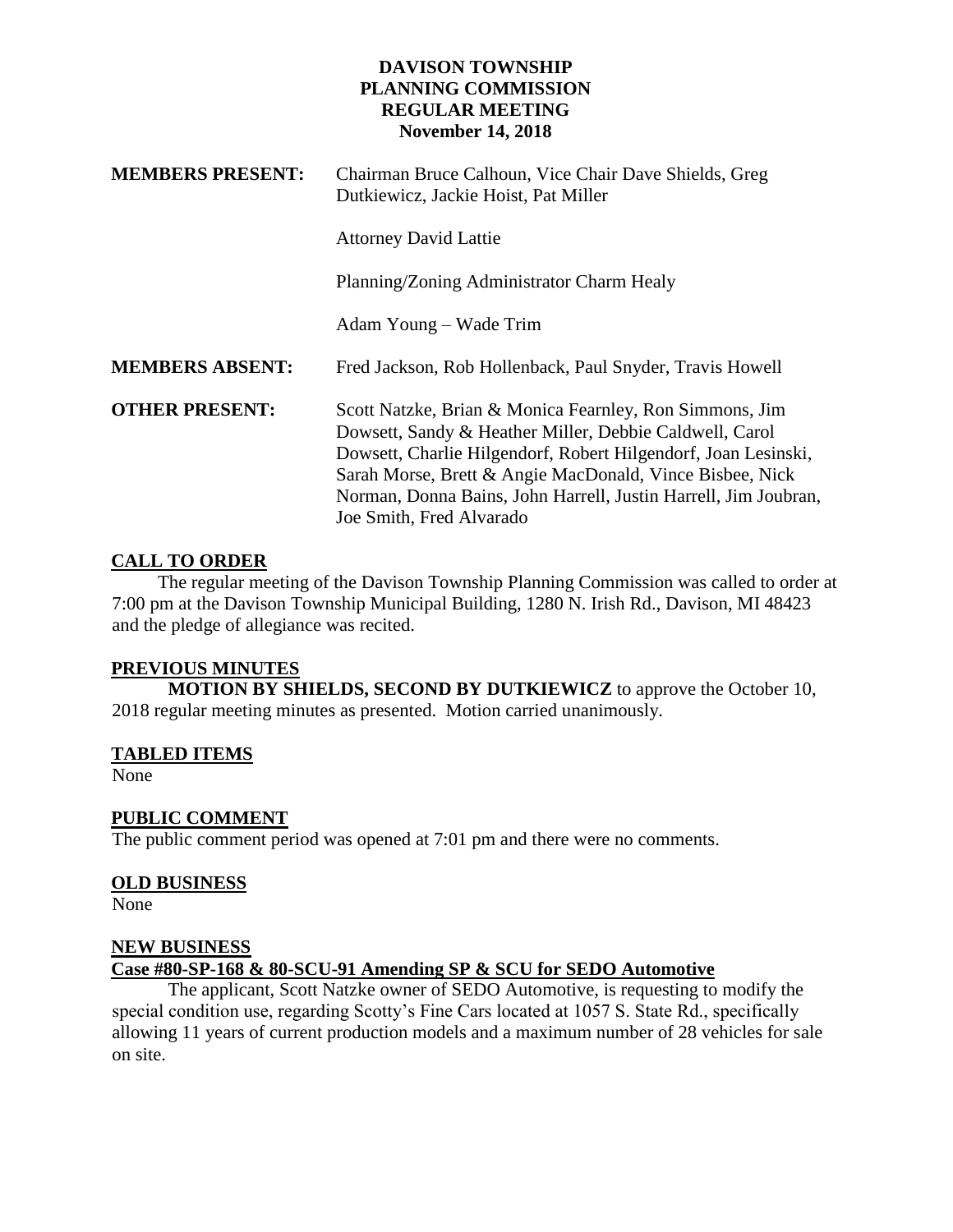Charm gave the administrative review stating the parcel is currently zoned General Commercial as this type of business requires a Special Condition Use Permit. The request is minimal and still meets the requirements of the zoning ordinance for General Commercial District. The parking lot, dumpster, parking lot lighting and landscaping are up to date with current requirements of the zoning ordinance. The Building Department would recommend an approval based on

vehicles being sold are limited to models within (11) year of current production models,

• the maximum number of "for sale" vehicles on the site at any given time shall not be more than 28,

• all vehicles must be parked on paved delineated parking spaces, any future parking spaces must be approved by the Building Department,

• the vehicles being sold shall be limited to passenger cars and passenger trucks, no larger than SUV's, no other items to be sold or stored at this site,

 no banners, flags, additional signage (other than what is permitted by the township), running or flashing lights are allowed,

- no repair of any vehicles inside or outside of the building,
- no damaged or inoperable vehicles shall be parked on site,
- the maximum number of vehicles allowed in front of the building will be limited to 7,
- a review of the Special Condition Use Permit every 12 months,

 no permit for occupancy will be issued until the site meets all the requirements of the proposed site plan,

 no building permit will be issued until all State & County permits are received in the Building Department,

any color changes to the building must be approved by the Building Department

There was discussion about the amount of parking spaces and shared parking with the neighbor, the lighting out back of the building and the type of vehicles for sale.

**MOTION BY HOIST, SECOND BY MILLER** to approve Case #80-SP-168 & 80- SCU-91 as presented with the amendment of a written agreement on shared parking with the neighbor. Motion carried unanimously.

## **Case #16-RZ-86 Rezoning 05-15-300-008 and 05-15-300-009 from RU-1 to M-1**

The applicant, JHJ, Inc., is requesting to rezone the parcels on Lippincott Blvd. currently zoned RU-1 (Residential Urban Single Family) to M-1 (Limited Manufacturing).

Charm gave the administrative review stating the parcels are bordered on the south and east property lines by residential, the north by I-69 and the west by mixed use. The GCMPC approved this rezoning, however the Planning Department staff doesn't agree due to the parcel to the east have a legal non-conforming use and is not compatible with the surrounding land uses. The Master plan should be followed with Mixed Use zoning in the future. Rezoning these parcels to M-1 would be detrimental to the character of this zoning district. The Planning Commission is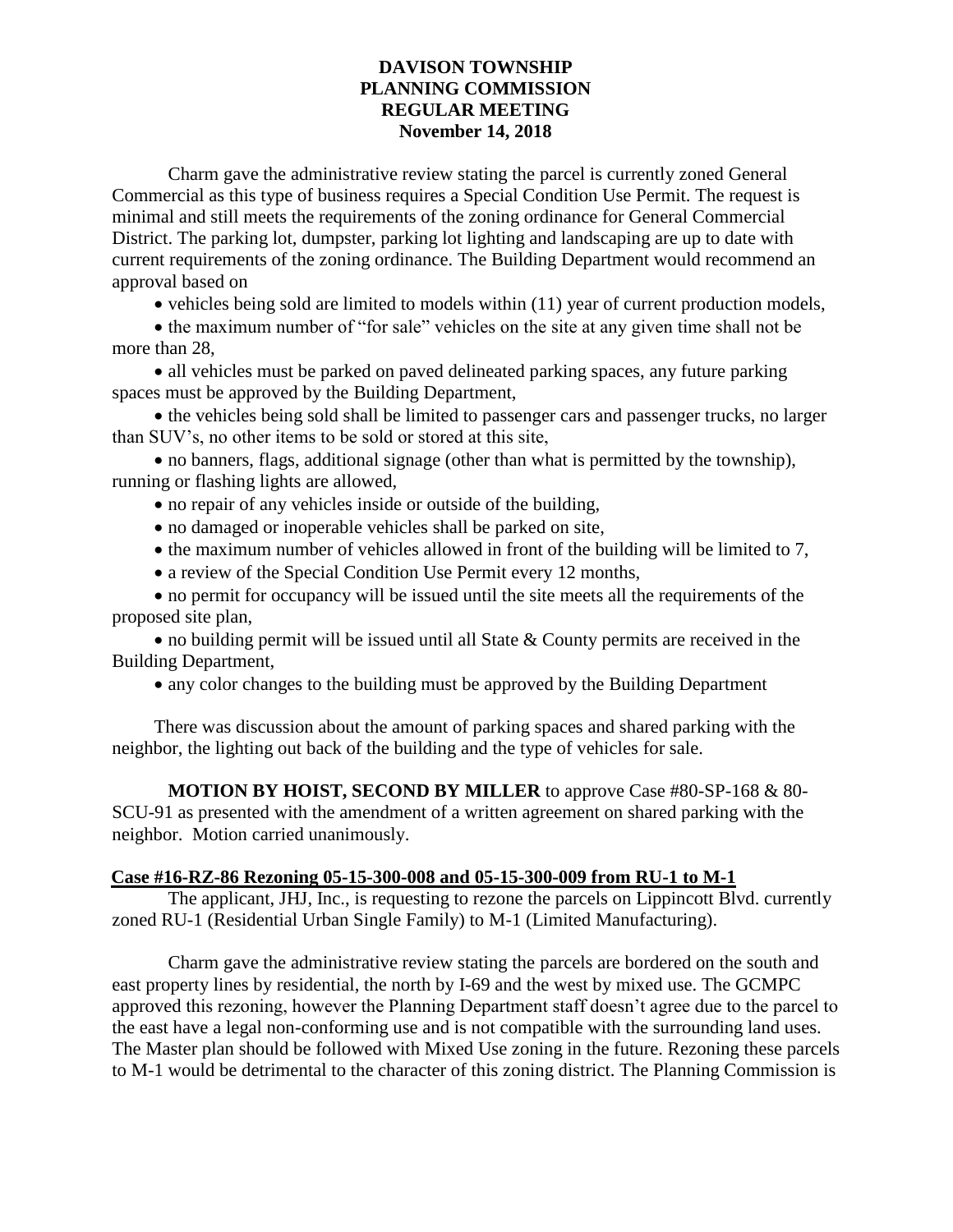not obligated to consider the GCMPC opinion. The Planning Department would not support a recommendation of approval for this request based on

- it is not compatible with the surrounding land uses,
- would be considered spot zoning, which is not an acceptable zoning practice,
- it is not compatible with the Master Plan

The Planning Commissioners motion should be in the form of a recommendation to the township board.

Angie MacDonald – 10222 E. Lippincott Blvd. – stated that she appreciated the board of commissioners listening to their concerns last month and consider what the administrative review is recommending.

Sandra Manssur  $-2078$  Montague – also agrees with the administrative review to deny the rezoning.

There was discussion about the owner being able to request special conditions, phasing out non-conforming parcels from the Master Plan, the timing being off to rezone, what the opinion of Wade Trim is on the subject,

**MOTION BY MILLER, SECOND BY SHIELDS** to recommend denial of Case #16- RZ-86 based on the Building Department recommendations as presented. Motion carried unanimously.

# **Case #16-SP-2017-6 & 16-SCU-2017-3 Amended SP & PUD for Villages of Irish Farms**

The applicant, Imad Isaac, the newest owner, is requesting to convert the single unit condominiums back to what was approved on the original site plan.

Charm gave the administrative review stating that in November, 2017 a request was made to change the 2-unit condominiums to single unit condominiums on the remaining parcels. Since then no development has occurred and the new owner would like to revert back to the original site plan. The Building Department recommends approval based on

• the request changes meet the requirements of the Davison Township ordinance for an amended Site Plan and amended SCU

• the amended Master Deed and amended PUD agreement have been approved by the Township Attorney

There was discussion about the pond being cleaned and restored to original status and the light at the entrance being installed.

**MOTION BY HOIST, SECOND BY MILLER** to recommend approval of Case #16-SP-2017-6 & 16-SCU-2017-3 as presented with the amendment of installing a light at the entrance and restoration of the pond. Motion carried unanimously.